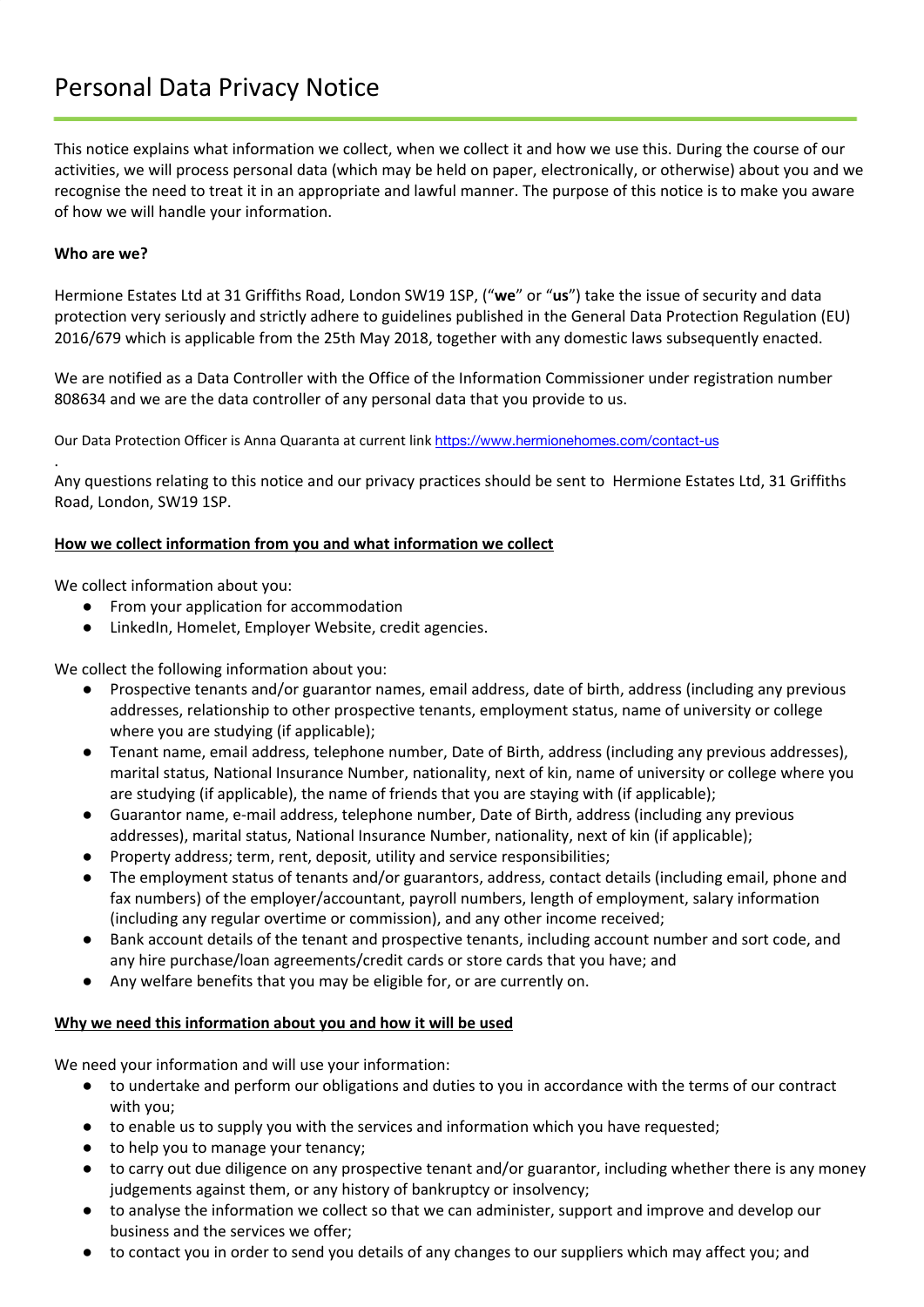for all other purposes consistent with the proper performance of our operations and business.

# **Sharing of Your Information**

The information you provide to us will be treated by us as confidential and will be processed only by any third party, acting on our behalf, within the UK/EEA.

We may disclose your information to other third parties who act for us for the purposes set out in this notice or for purposes approved by you, including the following:

- If we enter into a joint venture with or merge with a business entity, your information may be disclosed to our new business partners or owners;
- To carry out due diligence on you as a prospective tenant/ guarantor, including but not limited to the carrying out of affordability checks, due diligence checks and the obtaining of references from relevant parties, whose data you have provided;
- If you request so, your information shall be disclosed in order to determine if there are any money judgements against you, as the prospective tenant/guarantor, or to determine if they have a history of bankruptcy or insolvency;
- If you are unable to make payments under your tenancy, your information may be disclosed to any relevant party assisting in the recovery of this debt or the tracing of you as a tenant; and
- In the creation, renewal or termination of the tenancy, your information will be disclosed to the relevant local authority, tenancy deposit scheme administrator, service/utility provider, freeholder, factor, facilities manager or any other relevant person or organisation in connection with this.

Unless required to do so by law, I/we will not otherwise share, sell or distribute any of the information you provide to me/ us without your consent.

## **Transfers outside the UK and Europe**

Your information will only be stored within the UK and EEA.

Where information is transferred outside the UK or EEA, which will happen only if the company head-office is transferred outside the UK/EU, we ensure that there are adequate safeguards in place to protect your information in accordance with this notice.

# **Security**

When you give us information if we take steps to make sure that your personal information is kept secure and safe.

You can access our Personal Data and Privacy Policy at <https://www.hermionehomes.com/privacy-policy>

#### **How long we will keep your information**

We review my data retention periods regularly and will only hold your personal data for as long as is necessary for the relevant activity, or as required by law (we may be legally required to hold some types of information), or as set out in any relevant contract we have with you.

Our full retention schedule is available upon demand, send request via contact form on our website www.hermionehomes.com

# **Your Rights**

You have the right at any time to:

- ask for a copy of the information about you held by us in my records;
- require us to correct any inaccuracies in your information;
- make a request to me/ us to delete what personal data of yours we hold; and
- object to receiving any marketing communications from us.